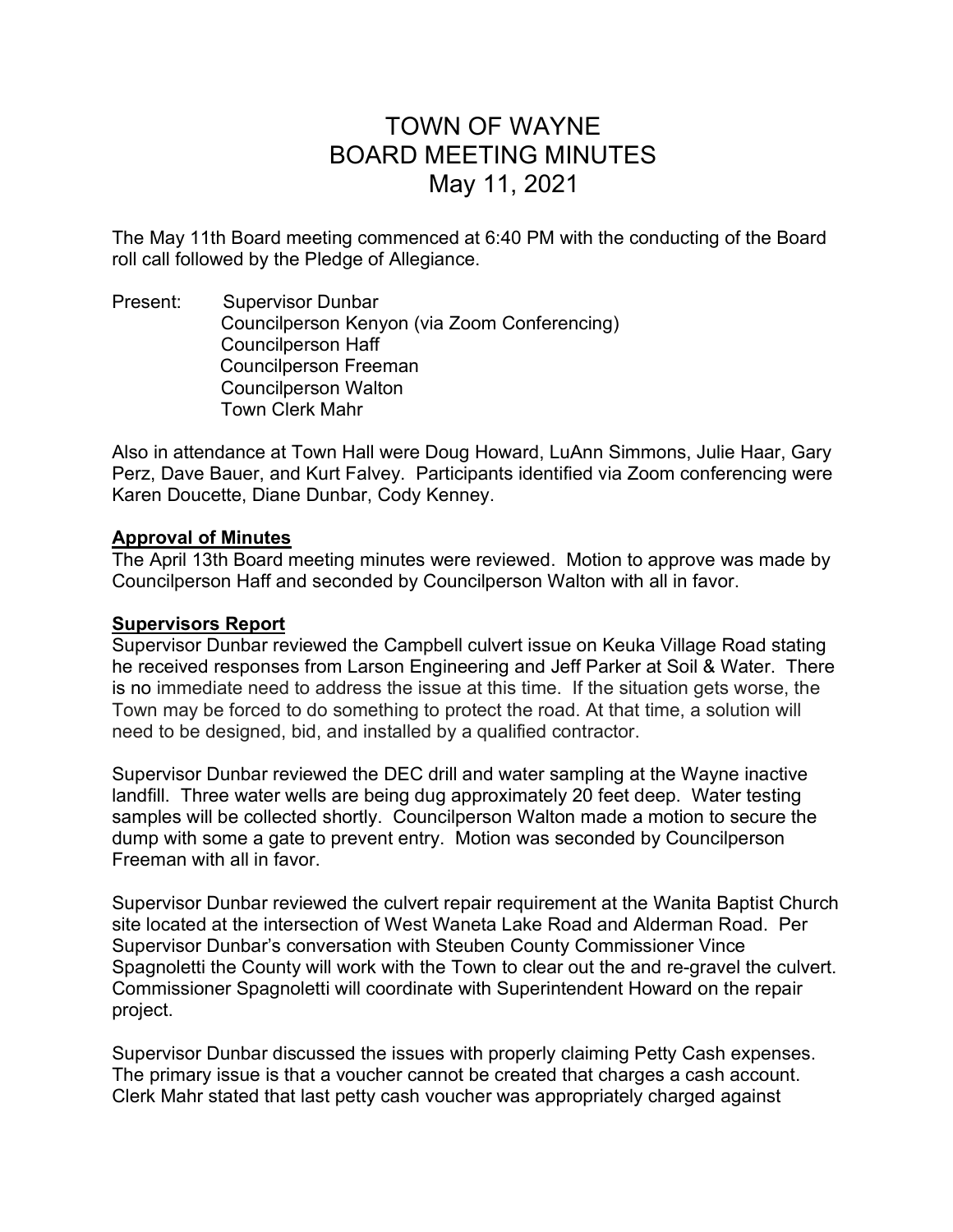postage. Clerk Mahr reviewed his discussion with Williamson Law support who recommended Supervisor Dunbar contact them and they would step him through the recording process after the expense account is charged.

Supervisor Dunbar presented a short analysis comparing the Williamson Law Cloud based solution for Payroll and Accounting support compared to 2019 costs. Councilperson Freeman brought up that the analysis did not include all the one time set up charges for the solution.

Supervisor Dunbar briefly reviewed the American Rescue Plan that may be available to Town of Wayne. Supervisor Dunbar stated the Town would be hard pressed to make a case based on the relatively minimal revenue impact the Covid crisis had on it. Potential investments may be made in broadband internet and infrastructure. No action will be taken at this time.

Supervisor Dunbar discussed in the Supervisor financial report and some of the issues with the closing of the bank statements for the month of April. Councilperson Haff asked why the NYSEG charges were low. Supervisor Dunbar stated the town is using credits from being overcharged. Supervisor Dunbar also explained the Bank statements and Supervisor report figures do not match because of timing issues. In addition, Supervisor Dunbar reviewed the reasons for the Judgement and Claims numbers.

A motion for a resolution for a budget modification was made by Councilperson Walton and seconded by Councilperson Kenyon to transfer \$600 from A1990.4 Special Contingency Reserve to A1410.2 Deputy Clerk. The voting was as follows:

| Councilperson Kenyon Yes  |      | Supervisor Dunbar Yes  |  |
|---------------------------|------|------------------------|--|
| Councilperson Freeman Yes |      | Councilperson Haff Yes |  |
| Councilperson Walton      | Yes. |                        |  |

A motion for a resolution to change the start time for the Zoning Board of Appeals meeting from 6:30 PM to 7:00 PM the first Monday of the Month (As needed) was made by Councilperson Freeman and seconded by Councilperson Haff. The voting was as follows:

Councilperson Kenyon Yes Supervisor Dunbar Yes Councilperson Freeman Yes Councilperson Haff Yes Councilperson Walton Yes

Supervisor Dunbar also stated the Town Hall will be moving to a new phone system by the middle of June. Any additional requirements and functionality will be reviewed by the end of May. Councilperson Walton suggest SCT Computing be a guest speaker at June's board meeting to review how implementation will be conducted.

#### Clerks Report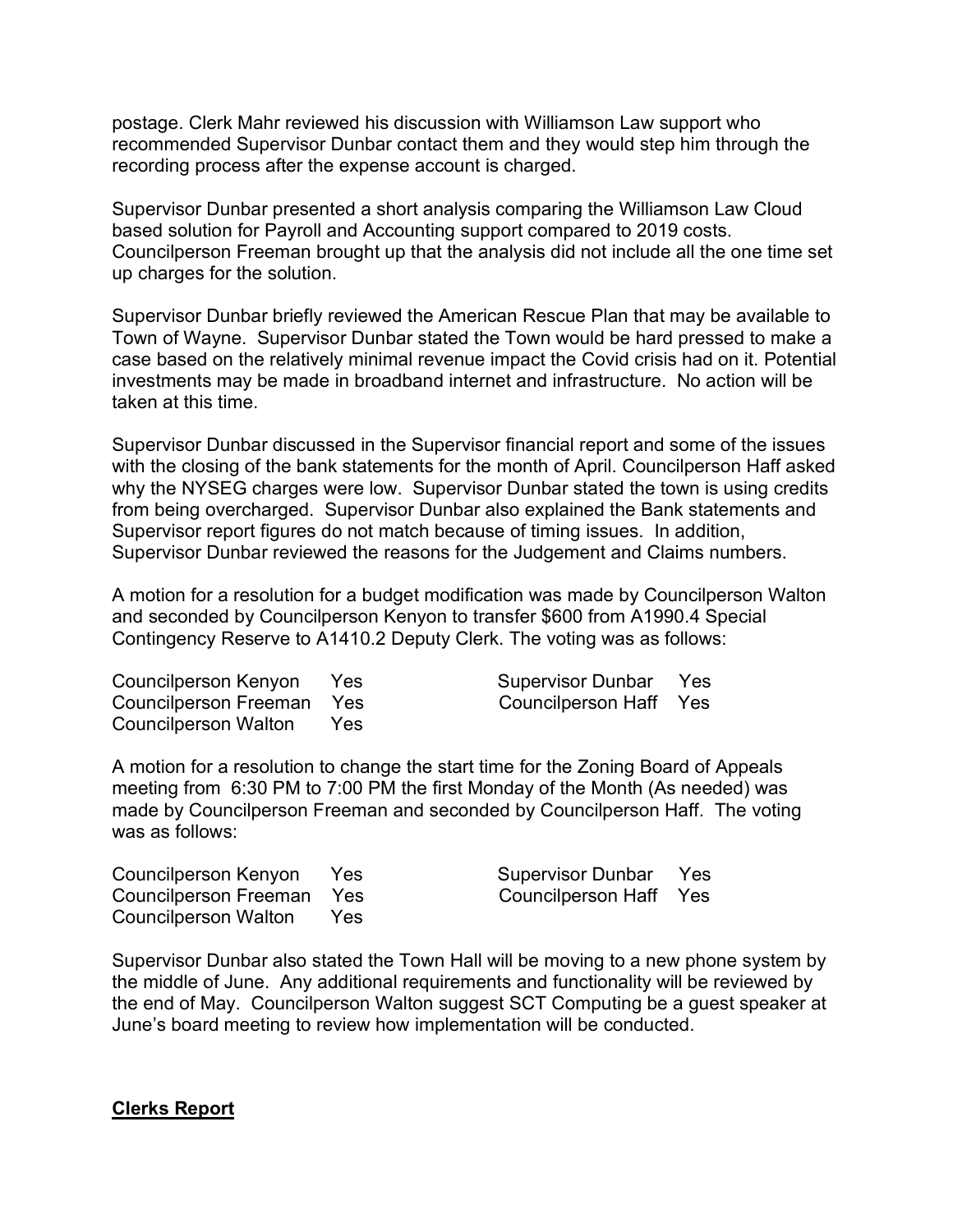The Clerk's monthly report for April was reviewed with no discussion. A moment of silence was taken to honor Beverly Fitzpatrick and Shirley Areford- Smith who recently passed away. Motion to approve the report was made by Councilperson Freeman and seconded by Councilperson Haff with all in favor.

Abstract 5 Vouchers submitted were reviewed as follows:

| • General Account | Vouchers $76 - 96$ |               | \$13,273.42 |
|-------------------|--------------------|---------------|-------------|
| • Highway Account | Vouchers 45 - 60   |               | \$15,287.85 |
| • Keuka Lighting  | Voucher 5          | $\mathcal{S}$ | 0.81        |
| • Trust & Agency  | Voucher $5-6$      | \$.           | 876.60      |

Clerk Mahr stated that the voucher for DSD Webworks was for 2019sent to the old Town email address. Supervisor Dunbar indicated the Board should review newer technology options for the Town website that would be less expensive than the costs currently being incurred. A motion to approve Abstract 5 was made by Councilperson Freeman subject to a correction to Voucher 94 changing one of the line item costs to A1680.2 from A1620.41. The motion was seconded by Councilperson Kenyon with all in favor.

# 2021 Taxes

Clerk Mahr reviewed the final 2021 Property tax collection figures and the results of his close out meeting with Steuben County on April 23rd .

#### Justice Report

The monthly report was presented with no discussion. Clerk Mahr suggested he work with Court Clerk Sutton to change the format of the monthly report to a financial summary..

# Assessor Report

The monthly report was reviewed with no discussion..

# Highway Superintendent

Superintendent Howard reported that 171.0 gallons of fuel was used in April.

Activities for the month that Superintendent Howard reviewed were the driveway pipe installation on Ridge Road and the hauling of gravel for Coryell Road.

The Town road signs were ordered and delivered.

The mowing tractor is currently under repair. The lead time for the mowing attachment approved by Board in the April meeting is 4 to 6 weeks. The Permissive Referendum announcement has been advertised. The 30-day window for objections ends on May  $13<sup>th</sup>$ .

Per the latest discussion with Steuben County the Coryell Road project is set to start the second week of June.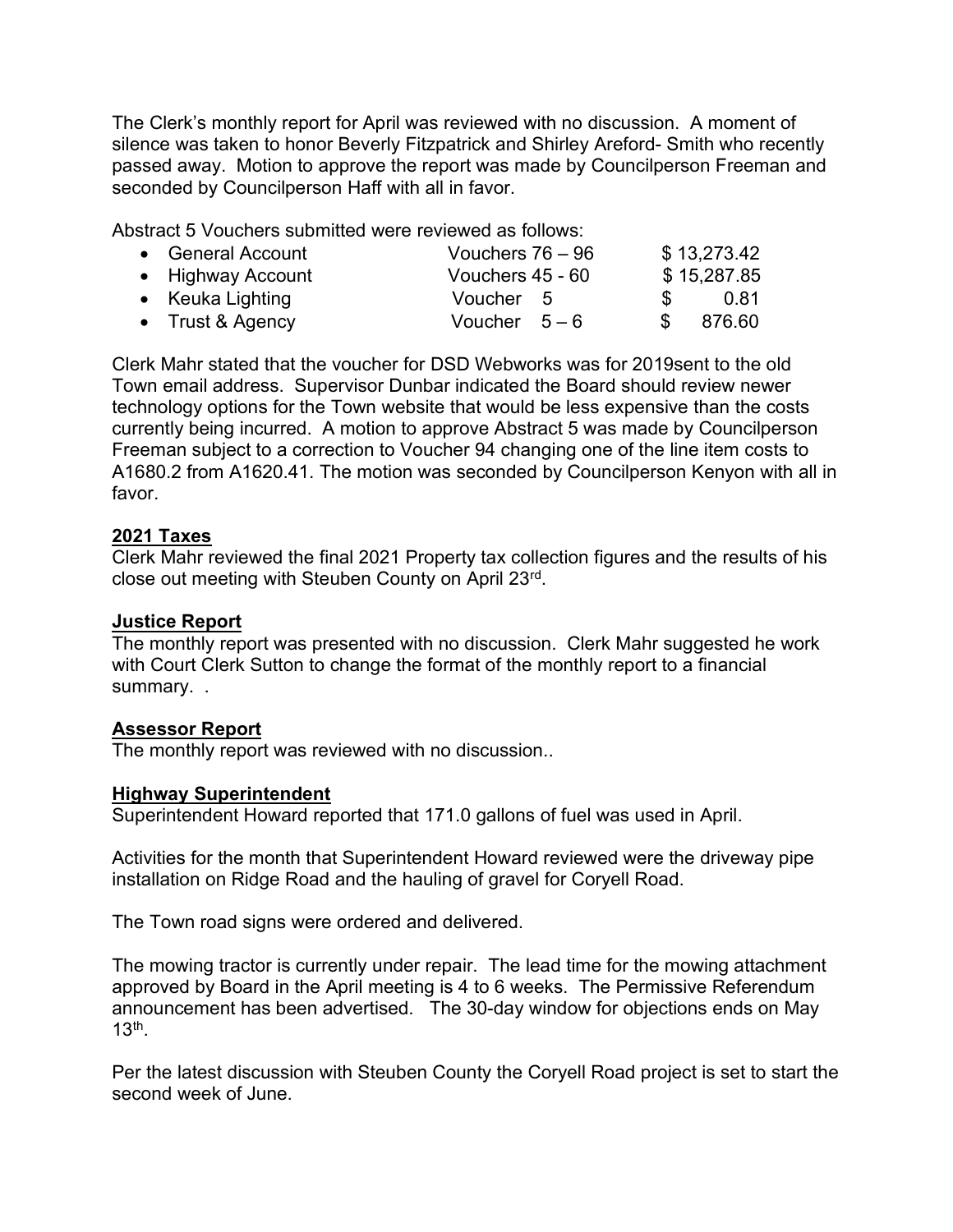Superintendent Howard asked if he could receive monthly expenditure report for the Highway. It is currently not in financial reports being distributed. Supervisor Dunbar stated he would address.

In response to question from Mr. Dave Bauer Superintendent Howard reviewed what was the homeowner's responsibility for repairs versus the Town's in Right of Ways.

# Code Enforcement Officer

The monthly code enforcement was reviewed with no discussion. The zoning board minutes from April 5 were reviewed with no discussion. The Planning Board minutes from April  $12<sup>th</sup>$  were approved from draft mode and reviewed with no discussion. There is no update at this time for LUR change discussed at the pril meeting. Councilperson Freeman to research with the Planning Board for the June meeting.

#### Watershed

The monthly watershed report was presented with no discussion. Councilperson Freeman asked Supervisor Dunbar if the Town was ever reimbursed for making the payment on the KWIC insurance. Supervisor Dunbar to check on status.

#### Dog Control Officer

The monthly dog license report was reviewed with no discussion. The Dog Laws were discussed. Supervisor Dunbar needs to send most recent draft of the laws to the Town Board for review.

#### History

A history department update was provided with no discussion.

#### Web Statistics

Report reviewed with no discussion.

#### New Business

Using the playground facility for a Saturday yoga classes conducted by Ms. Kat Kiklowicz was reviewed and deemed allowable with her proof of liability insurance.

Mr. Gary Perz discussed the home town hero program that many of the other towns are doing. Clerk Mahr to follow up on program.

#### Public Comments

Mr. Kurt Falvey asked if there would be a public hearing on the Dog Laws once finalized. Supervisor Dunbar said yes.

#### **Announcements**